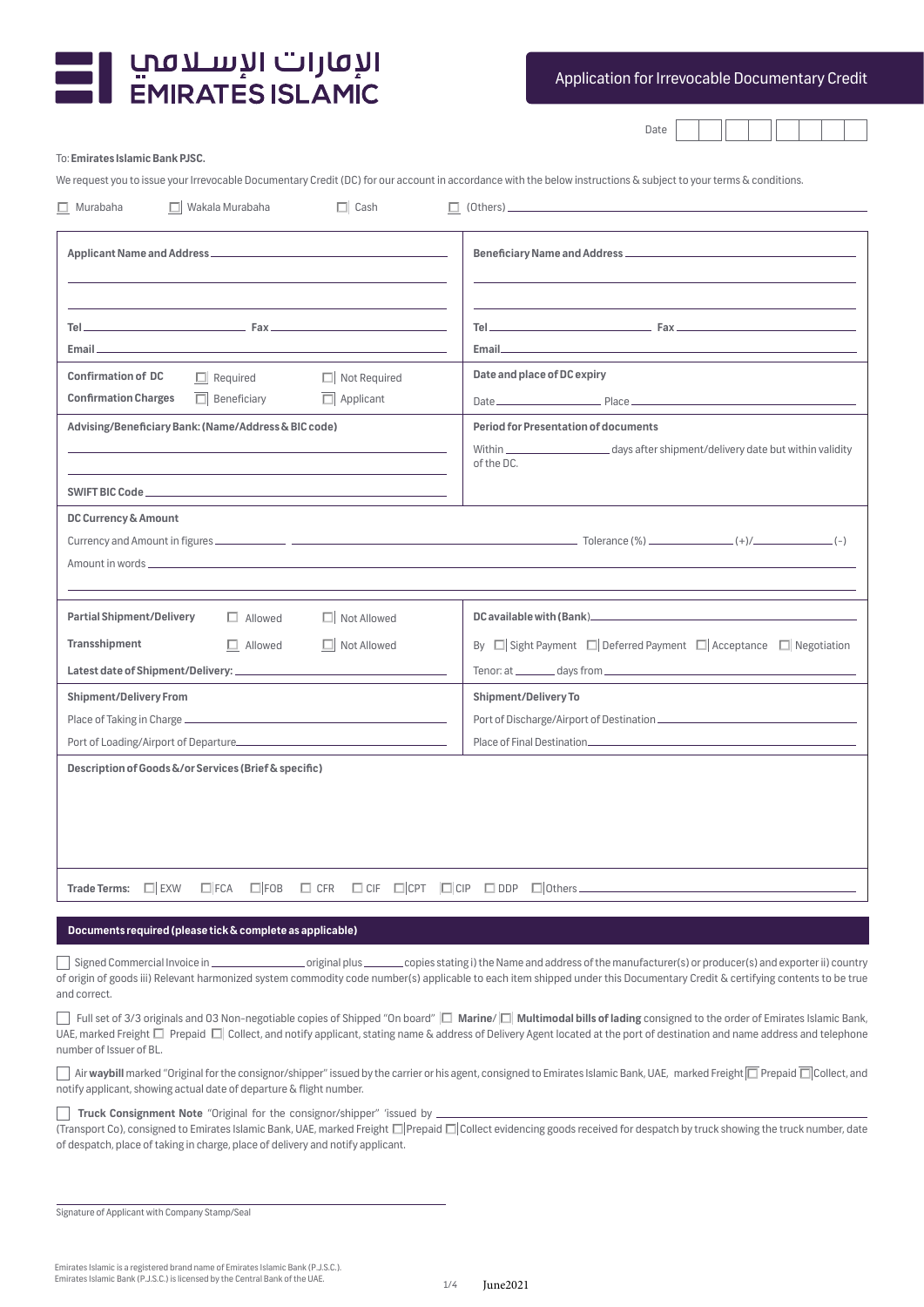| confirming the receipt of goods in good order and condition, indicating date of delivery. (Note: we attach the specimen signature/s of our representatives)                                                                                                                                                                                                                                                                                                                                                                                                                                                                                      |
|--------------------------------------------------------------------------------------------------------------------------------------------------------------------------------------------------------------------------------------------------------------------------------------------------------------------------------------------------------------------------------------------------------------------------------------------------------------------------------------------------------------------------------------------------------------------------------------------------------------------------------------------------|
|                                                                                                                                                                                                                                                                                                                                                                                                                                                                                                                                                                                                                                                  |
|                                                                                                                                                                                                                                                                                                                                                                                                                                                                                                                                                                                                                                                  |
|                                                                                                                                                                                                                                                                                                                                                                                                                                                                                                                                                                                                                                                  |
| Origin showing the full name and address of manufacturer or producer, the exporter of the goods and the name of exporting country.                                                                                                                                                                                                                                                                                                                                                                                                                                                                                                               |
| Packing list in _____________________original plus _____________copies indicating mode of packing.                                                                                                                                                                                                                                                                                                                                                                                                                                                                                                                                               |
| Marine/Air insurance policy or certificate, issued in duplicate showing Insured as Emirates Islamic Bank, Dubai, UAE, in the currency of this DC for full CIF/CIP value plus 10<br>pct., covering Institute Cargo Clause (A)/(Air), Institute War Clauses (Cargo)/(Air Cargo), Institute Strike Clauses (Cargo)/(Air Cargo) from warehouse to warehouse, stating that<br>claims (if any) are payable in UAE, irrespective of percentage. Insurance policy/certificate must show the name and address of the Insurance Company's claim settling agent in<br>the UAE. (For Land insurance: covering all Risks including land/road transport risks) |
|                                                                                                                                                                                                                                                                                                                                                                                                                                                                                                                                                                                                                                                  |
|                                                                                                                                                                                                                                                                                                                                                                                                                                                                                                                                                                                                                                                  |
|                                                                                                                                                                                                                                                                                                                                                                                                                                                                                                                                                                                                                                                  |
| date of shipment.                                                                                                                                                                                                                                                                                                                                                                                                                                                                                                                                                                                                                                |
| Shipping Company Certificate issued by the Carrier/Master or their agents confirming that the goods are shipped on conference/regular line vessel and certifying:                                                                                                                                                                                                                                                                                                                                                                                                                                                                                |
| i) That the vessel is covered by Institute Classification Clause.<br>ii) That the vessel is allowed to enter Arabian ports according to their maritime laws and port regulations.                                                                                                                                                                                                                                                                                                                                                                                                                                                                |
| Beneficiary's certificate along with courier receipt/fax transmission report/email copy confirming that a full set of non-negotiable documents have been couriered/faxed/                                                                                                                                                                                                                                                                                                                                                                                                                                                                        |
|                                                                                                                                                                                                                                                                                                                                                                                                                                                                                                                                                                                                                                                  |
| within ____________________ days after the date of shipment.                                                                                                                                                                                                                                                                                                                                                                                                                                                                                                                                                                                     |
|                                                                                                                                                                                                                                                                                                                                                                                                                                                                                                                                                                                                                                                  |
| in case the Pre-shipment certificate is not requested please refer to T&C clause (15).<br>Other Documents required (If any):                                                                                                                                                                                                                                                                                                                                                                                                                                                                                                                     |
|                                                                                                                                                                                                                                                                                                                                                                                                                                                                                                                                                                                                                                                  |
|                                                                                                                                                                                                                                                                                                                                                                                                                                                                                                                                                                                                                                                  |
|                                                                                                                                                                                                                                                                                                                                                                                                                                                                                                                                                                                                                                                  |
| <b>Additional conditions</b>                                                                                                                                                                                                                                                                                                                                                                                                                                                                                                                                                                                                                     |
| _to be marked on all packages. B/L and Packing list to evidence same.<br>Shipping Marks: _<br>Original invoice & Certificate of Origin to be legalized by UAE Embassy/Consulate. If not legalized, Legalization charges to be deducted from                                                                                                                                                                                                                                                                                                                                                                                                      |
| $\Box$ Beneficiary $\Box$ Applicant $\Box$ Not applicable                                                                                                                                                                                                                                                                                                                                                                                                                                                                                                                                                                                        |
| Special conditions/instructions (if any):                                                                                                                                                                                                                                                                                                                                                                                                                                                                                                                                                                                                        |
|                                                                                                                                                                                                                                                                                                                                                                                                                                                                                                                                                                                                                                                  |
|                                                                                                                                                                                                                                                                                                                                                                                                                                                                                                                                                                                                                                                  |
| Additional Documents/Conditions (if any) to the DC: please refer attachment.                                                                                                                                                                                                                                                                                                                                                                                                                                                                                                                                                                     |
| All the bank charges and commission including, but not limited to, an amount charged in respect of any applicable Value Added Tax (VAT) or any other similar Sales Tax payable<br>outside issuing bank of the DC are to the account of $\Box$ Beneficiary $\Box$ Applicant.                                                                                                                                                                                                                                                                                                                                                                      |
|                                                                                                                                                                                                                                                                                                                                                                                                                                                                                                                                                                                                                                                  |
| <u>and the contract of the contract of the contract of the contract of the contract of the contract of the contract of the contract of the contract of the contract of the contract of the contract of the contract of the contr</u><br>Name ____<br>(For any clarification with regard to this application)                                                                                                                                                                                                                                                                                                                                     |
| I/We agree that, except so far as otherwise expressly stated, this credit will be subject to the Uniform Customs and Practice(UCP) for Commercial Documentary Credits latest<br>revision of the International Chamber of Commerce in consideration to your issuing the above mentioned credit. I/We hereby bind myself/ourselves in respect of Conditions as<br>detailed overleaf.                                                                                                                                                                                                                                                               |
| <b>Account Number</b>                                                                                                                                                                                                                                                                                                                                                                                                                                                                                                                                                                                                                            |
| (Applicant to also sign all pages to this application in full.)                                                                                                                                                                                                                                                                                                                                                                                                                                                                                                                                                                                  |
| <b>For Bank Use</b>                                                                                                                                                                                                                                                                                                                                                                                                                                                                                                                                                                                                                              |
| Signature Verified<br>Fax Indemnity Held<br>Yes<br><b>No</b>                                                                                                                                                                                                                                                                                                                                                                                                                                                                                                                                                                                     |
|                                                                                                                                                                                                                                                                                                                                                                                                                                                                                                                                                                                                                                                  |
| Signature of Applicant with Company Stamp/Seal                                                                                                                                                                                                                                                                                                                                                                                                                                                                                                                                                                                                   |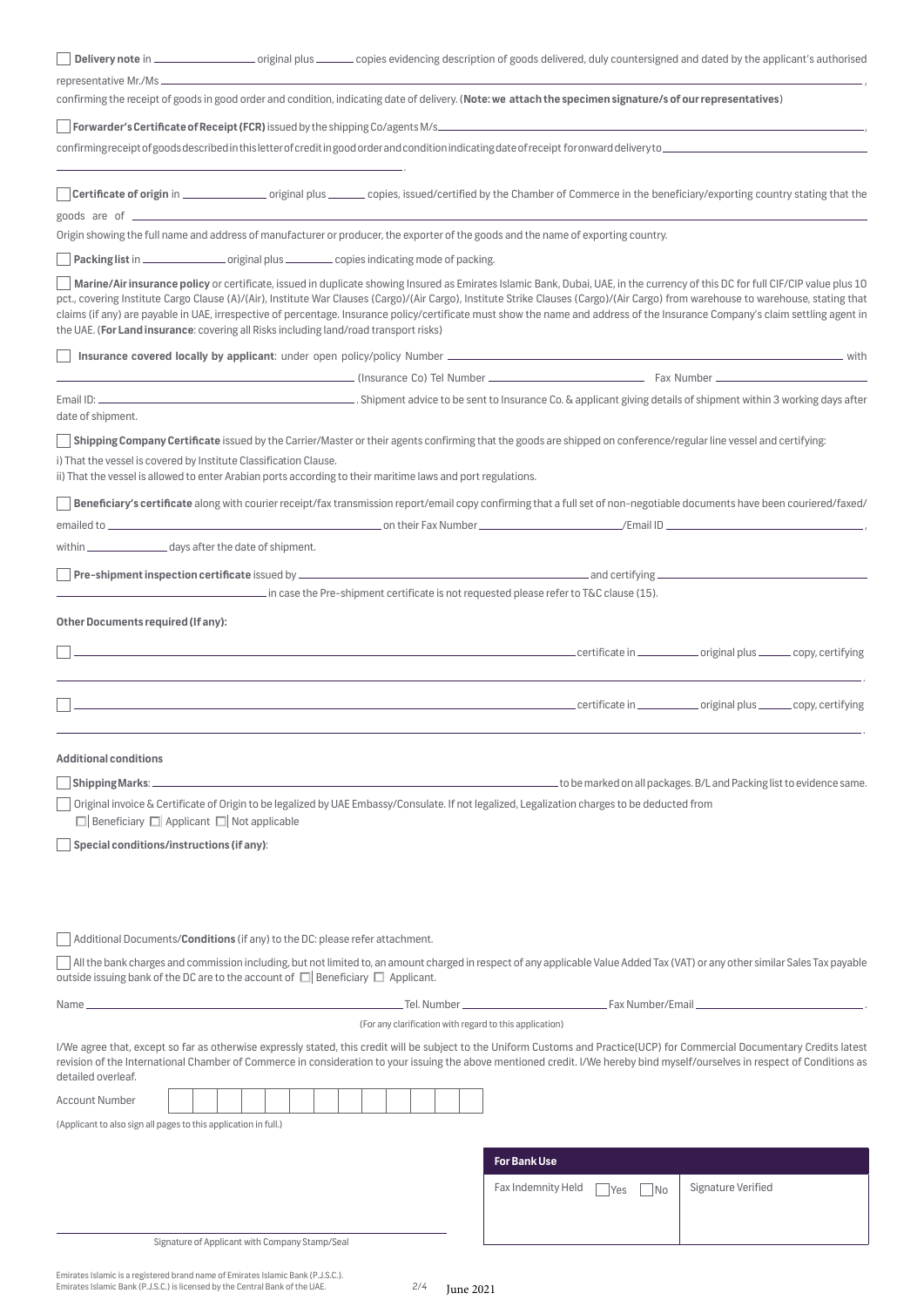## **Terms & Conditions**

In consideration of Emirates Islamic Bank PJSC ("**the Bank**"), issuing this Documentary Credit (the "**DC**") for our account, we agree to the following terms and conditions:-

- 1. It is clearly understood and agreed by us that neither you nor your Correspondents/Agents shall be in any way responsible for the correctness, genuineness, falsification or legal effect of any draft/documents, nor for the contents stipulated in any documents or for the delay/deviation from instructions in regard to shipment under this DC. For Cash DCs, it is understood and agreed by us that neither you nor your Correspondents/Agents shall be in any way responsible for the description, quality, quantity, delivery, value or existence of any such goods/services and other performances referred to in any document presented.
- 2. It is understood and agreed that all instructions and correspondence relating to this DC are to be sent at our risk and that you do not assume any responsibility for any ambiguity, inaccuracy, interruption in transmission by telegraph or cable or SWIFT or delivery by post/courier.
- 3. If in consequence of any interruption of communications with the country where the credit is available or advised through, or due to any other cause it cannot be ascertained for the time being to what extent the beneficiary has availed himself of the credit of if any other obstruction arises, we shall not be entitled to demand release of any security we might have given, or be discharged from any of our obligations herein until all difficulties have been removed and the final settlement of all accounts in connection with the issuance of the credit has taken place.
- 4. At any time either on or after opening the DC , wherever and as many times as you deem it necessary we undertake to pay to your office on demand such sum as margin as you may in your absolute discretion consider necessary as further security for the fulfillment of our obligations. You may also debit our account with you with such a sum if and when you deem it necessary before or after giving us notice to that effect.
- 5. We agree to and shall pay on demand all actual charges and expenses paid or incurred by you, your branch, subsidiary or correspondent bank in connection with and/ or arising out of advising or confirming or reimbursing or not utilising or amending the terms of the DC and/or the relative drawings under the DC and/or relative goods or otherwise, howsoever incurred, in relation to this transaction, together with commissions with respect to the DC at your prevailing rate.
- 6. If the documents called for do not include insurance policy(ies) or certificate (s), we undertake to produce to you an insurance policy(ies) or certificate (s) acceptable to you, with you named as first loss payee/insured, for the cost and freight value plus at least 10 per cent. In the event that any monies arising under such insurance are paid to us, we shall forthwith pay them to you without deduction or detention and until so paid to hold such monies to your order and on your behalf.
- 7. In the event of any increase in the amount of the DC/extension to the DC for presentation of drafts/documents or any other modification of the terms of DC, at our request, all the provisions of this terms and conditions shall apply to the DC so increased, extended or modified.
- 8. We agree to and shall indemnify you and keep you fully indemnified against all demands, claims, liabilities, losses, payments (including any payment under the DC), actual costs and expenses whatsoever arising in relation to the DC (including legal costs on a full indemnity basis which you may incur in enforcing or attempting to enforce your rights hereunder). We shall indemnify you on demand, together with charges, calculated from the date when you first incurred the loss and expenses until payment by us in full at the Bank prevailing rate. Such payment and reimbursement (including charges) shall either be in the currency in which each sum was disbursed by you or at your option, its equivalent in UAE dirhams at your exchange rate prevailing on the date of such disbursement.
- 9. We certify that neither the beneficiary named nor the supplier(s) of the goods are subject to any boycott or blacklisting. We further add that the import of the goods described above, is not prohibited or restricted, and that we hold and undertake to exhibit to you a valid import license where such license is required.
- 10. We agree that the DC to be issued will be subject to UCP (latest version). In the event of any inconsistency between the terms & conditions herein and the provisions of UCP, the latter shall be deemed to be expressly excluded to the extent of such inconsistency.
- 11. You shall be at liberty to advise this DC or restrict the availability for negotiation of this DC issued hereunder to yourself, any correspondent bank (including any overseas branches or subsidiaries of yours) of your choice, even if our instructions are to issue freely/restricted negotiable DC.
- 12. You are authorised to make any addition/modification (prior to the issuance of this DC) which you may consider necessary to ensure compliance with government regulations, Bank policy and UCP, but you are not obliged to do so.
- 13. We are bound by the terms of Master Islamic Facilities General Terms and Conditions signed by us and conditions for opening Documentary Credits (DC) as herein.
- 14. For local Murabaha DCs, we irrevocably undertake to accept the documents as presented by the beneficiary or their bankers, despite any discrepancy, after our receipt of the Goods under the DC and accordingly the Bank shall have our authority to pay value of the documents directly without referring discrepancy to us.
- 15. For Murabaha DCs, where we do not call for Pre-shipment Inspection Certificate in this DC, we hereby undertake to take care of inspecting the goods by ourselves before shipping and we accept the goods as shipped under this DC without any pre-shipment inspection at beneficiaries place. We will not object or refuse in case we find any irregularity in the goods or in the specifications of the goods shipped and in that case we will settle the matter directly with the suppliers, if required.
- 16. If this DC expires unutilised we agree to pay all the outstanding charges/commission incurred by you and/or by your correspondent's if payment of the same is refused/ unpaid by beneficiary.
- 17. All charges, commissions and fees are exclusive of Value Added Tax or any other similar sales tax (VAT). We hereby agree to pay any amount in respect of any applicable VAT.
- 18. We have read, understood and acknowledged the Terms and Conditions for Application for Irrevocable Documentary Credit and fully authorise the Bank to proceed with the provision of the service. We also understand and agree that the Bank may modify the Terms and Conditions for the Irrevocable Documentary Credit Application without prior notice to us at any time.

The words "we" "our" and "us" shall be read as "I" "my" or "me" if this application is signed by or on behalf of an individual. The words "you" and "your" means the Emirates Islamic for which you have contracted with in relation to this DC.

Signature of Applicant with Company Stamp/Seal